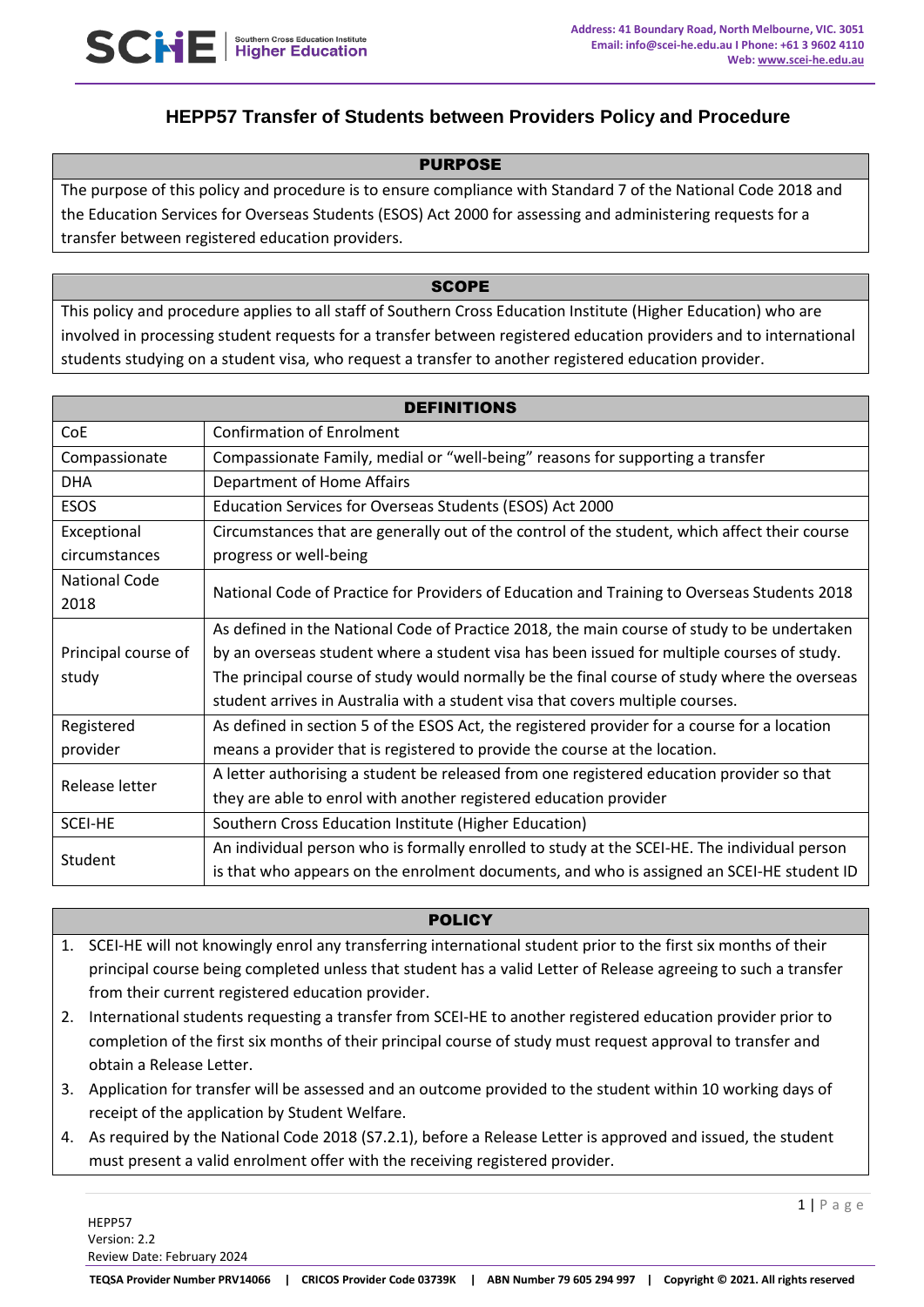- 5. In accordance with the National Code 2018 (S7.2), SCEI-HE will refuse the issue of a Release Letter if the transfer would be considered detrimental to the student and the circumstances for approving the issuance of a Release Letter have not been satisfied.
- 6. Factors that would be considered detrimental to the student include:

SCNE Higher Education

- 6.1 A transfer may jeopardise a student's progress through a package of courses
- 6.2. A student has recently commenced their course of study and has not accessed or been provided with the full range of Student Support services
- 6.3. If the student is attempting to avoid being reported to the Department of Home Affairs for failure to meet the attendance and academic progress requirements of the course of study
- 7. The submission of a request to transfer to another registered education provider by an international student does not preclude the international student from maintaining adequate course attendance and satisfactory course progression and therefore meeting their student visa conditions.
- 8. SCEI-HE will issue warning letters and/or report students to the Department of Home Affairs who do not maintain adequate attendance or course progression, which may have implications for visa status.

### PROCEDURE

## 1 **Students requesting a transfer to SCEI-HE from another provider**

- 1.1 Where a student contacts SCEI-HE seeking to transfer prior to completion of the first six months of their principal course, SCEI-HE will access PRISMS to:
	- 1.1.1 verify if the student has or has not completed six months of their principal course of study; and
	- 1.1.2 confirm the student's date of arrival in Australia; and
	- 1.1.3 confirm the code and title of the principal course of study; and
	- 1.1.4 confirm the releasing registered provider has agreed to the student's release and recorded the date of effect and reason for release in PRISMS.
- 1.2 A copy of the PRISMS record will be printed and attached to the students HEFOR03 Student Enrolment Data Form.
- 1.3 If the student's principal course of study exceeds six months, the application will be processed as per HEPP37 Admissions Policy and Procedure.
- 1.4 Where a student has not completed six months of their principal course of study, the student is required to provide a Letter of Release from their current registered provider.
- 1.5 SCEI HE may issue a HELET08 Letter of Release of a Student Within the First 6 Months of Study which will clearly state that an offer of a place of admission is subject to providing a Letter of Release from their current education provider.

*Note: If they are in receipt of a Government scholarship, they should provide written support from this government agreeing to the change which will stand in lieu of any Letter of Release.* 

- 1.6 If the student is unable to provide a Letter of Release as per the HELET08 Letter of Release of a Student Within the First 6 Months of Study, then the Offer will be withdrawn and the student will be notified in writing.
- 1.7 If the student is unable to provide a Letter of Release from their current education provider, their HEFOR16 Enrolment Form will be declined and the student will be advised in writing as the reasons why.
- 1.8 If a student submits an HEFOR16 Application to Study Form International Students (Melbourne Campus) where their current education provider has ceased to be registered or sanctions have been placed on the registered provider, then a Letter of Release is not required. Evidence of this situation must be obtained and attached to the students completed HEFOR03 Student Enrolment Data Form.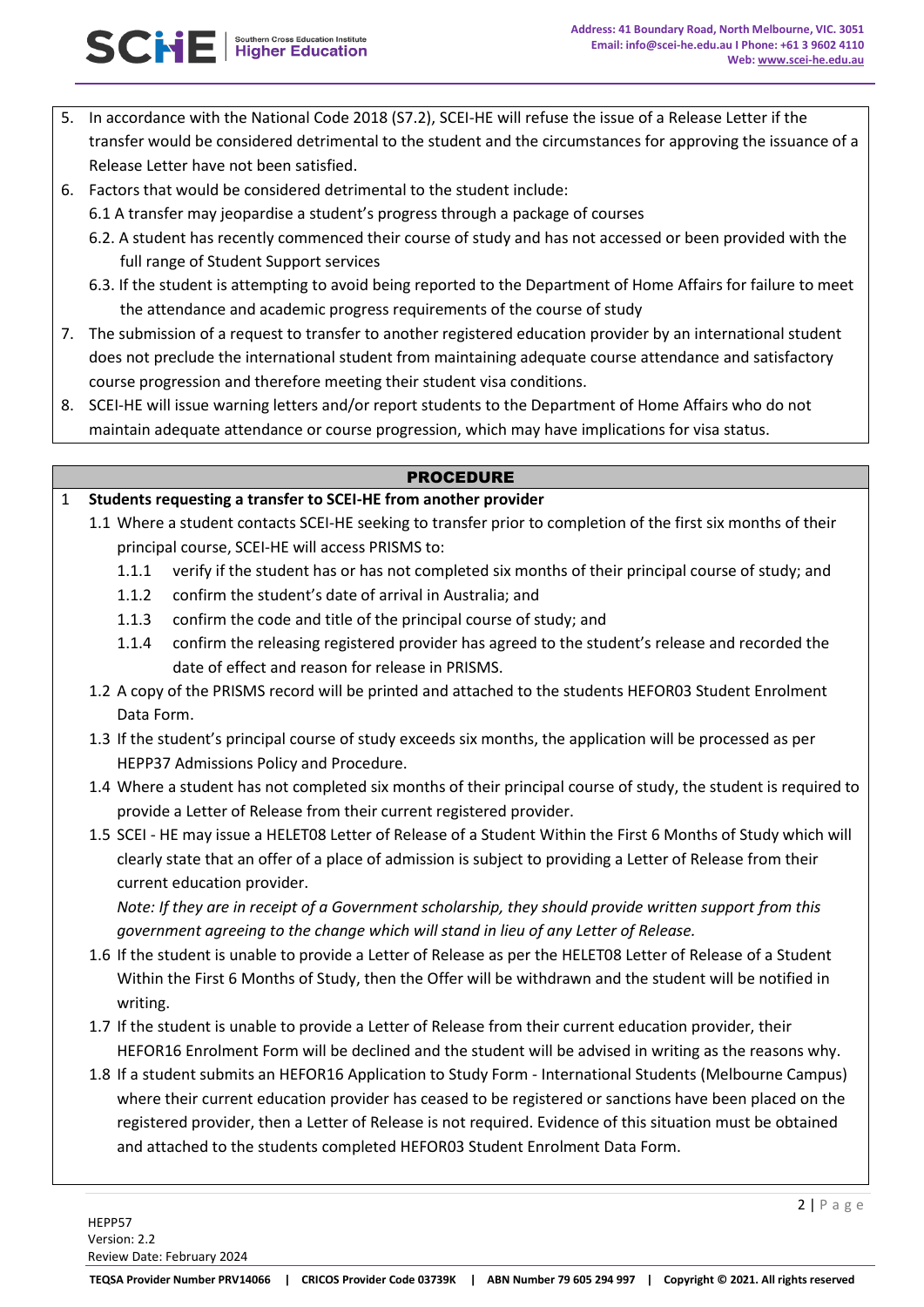### **2. Students requesting a transfer from SCEI-HE to another provider**

- 2.1 The student is required to complete HELET08 Letter of Release of a Student Within the First 6 Months of Study which is available from reception.
- 2.2 The student must provide the following information and supporting documentation with the HELET08 Letter of Release of a Student Within the First 6 Months of Study
	- 2.2.1 A copy of a valid enrolment offer from the receiving registered provider
	- 2.2.2 A statement describing the reasons for requesting a transfer
	- 2.2.3 Where extenuating circumstances or compassionate grounds are documented as reasons for the transfer the student is required to provide evidence to support the claims from qualified counsellors, psychologists or medical practitioners.
- 2.3 The completed HELET08 Letter of Release of a Student Within the First 6 Months of Study and supporting documentation is submitted to Student Welfare.
- 2.4 The Student Welfare Officer will assess the application as well as:
	- 2.4.1 Liaise with the Accounts Department to determine if the student has any outstanding tuition fees
	- 2.4.2 Assess the student's academic and attendance record to ensure the student has met these requirements and is not seeking a transfer to avoid being reported to the Department of Home Affairs
	- 2.4.3 Meet with the student to discuss the application and reasons for the transfer
- 2.5 The Student Welfare Officer must consult with the Dean before any request for a transfer within the first six months of course commencement in their principal course of study is approved or denied.
- 2.6 SCEI-HE may issue the international student a HELET08 Letter of Release if a transfer within the first six months of commencing their principal course of study in the following circumstances:
	- 2.6.1 SCEI-HE has cancelled or has ceased to offer the course of study for which the student has a CoE
	- 2.6.2 SCEI-HE Welfare Officer in consultation with the Dean assesses that compassionate or compelling circumstances exist as described in the regulatory guidelines
	- 2.6.3 The student will be reported to the Department of Home Affairs as they are unable to achieve satisfactory course progress at the level they are studying, despite SCEI-HE's intervention strategy being implemented
	- 2.6.4 The student provides evidence that they have been misled by SCEI-HE or a SCEI-HE approved education agent regarding SCEI-HE or the course of study
	- 2.6.5 There is evidence that the student's reasonable expectations about their current course are not being met by SCEI-HE
	- 2.6.6 An appeal (internal or external) on a matter that may reasonably result in the student wishing to seek a transfer supports the student.
- 2.7 An application to transfer to another registered education provider may be refused in the following circumstances:
	- 2.7.1 The student has not provided a valid enrolment offer from the receiving registered education provider; or
	- 2.7.2 The student does not provide adequate evidence to support their reasons for the transfer; or
	- 2.7.3 the student's transfer may jeopardise their progression through a package of courses; or
	- 2.7.4 The student has not commenced their principal course of study for which they have a CoE; or
	- 2.7.5 The student has not accessed or engaged with Student Welfare to discuss their circumstances; or
	- 2.7.6 The student has requested a transfer to avoid being reported to the Department of Home Affairs for failing to meet the attendance and academic progress requirements of their course of study; or

Review Date: February 2024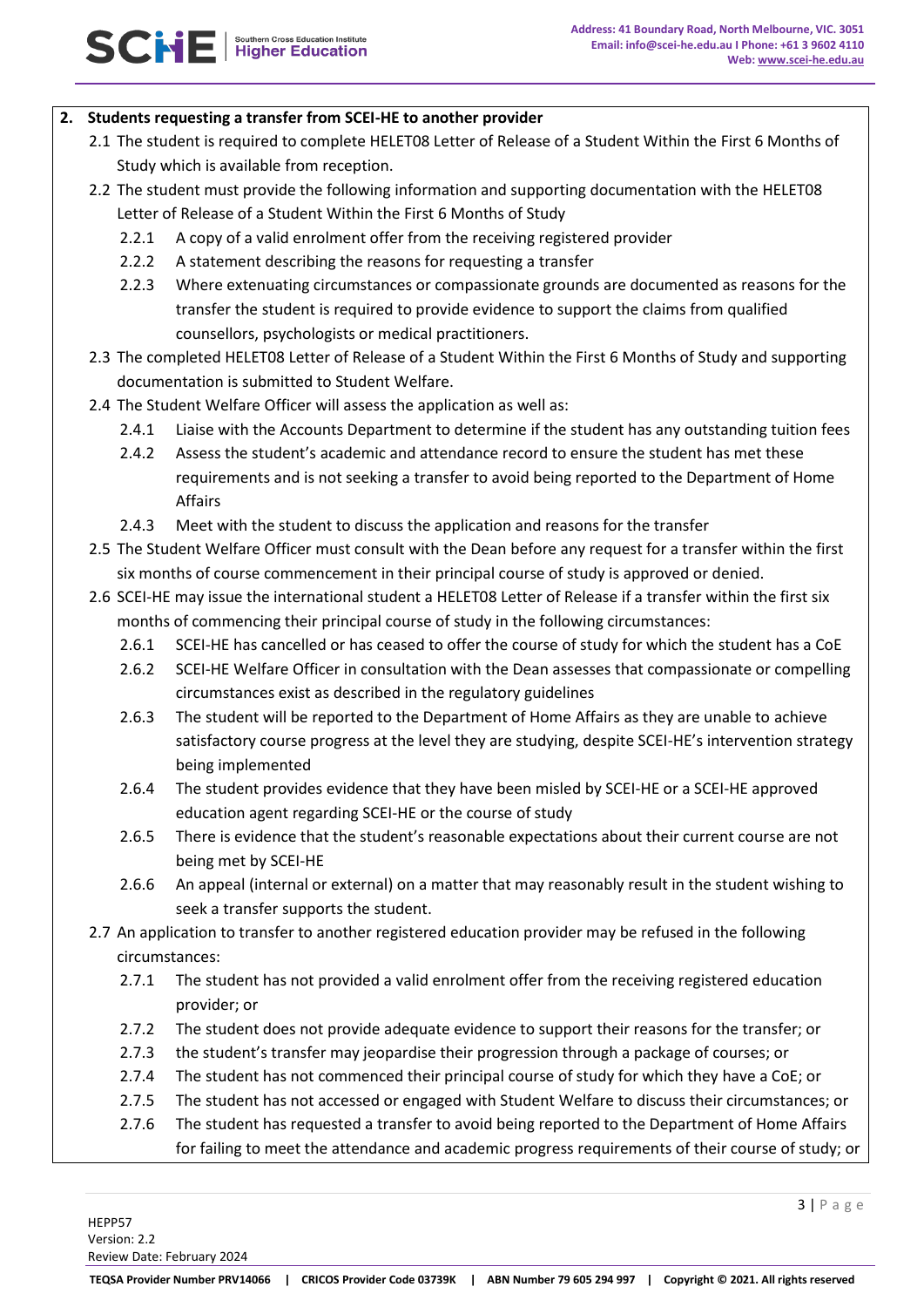- 2.7.7 The student is requesting a transfer with a valid enrolment offer to a course that is of a lower AQF level; or
- 2.7.8 The student has outstanding fees owed to SCEI (Higher Education); or
- 2.7.9 The student has changed their mind about the course of study they wish to undertake.
- 2.7.10 Should you wish to appeal this decision, you must do so within 20 working days of receiving this refusal.
- 2.8 The Student Welfare Officer will document the outcome of the application on the Application to transfer form and the reasons for the decision.
- 2.9 If the request is granted, the Student Welfare Officer will within 48 hours of receiving a complete application:
	- 2.9.1 issue a HELET03 Letter of Release to the student, at no cost to the student; and
	- 2.9.2 advise the student to contact the Department of Home Affairs to seek advice if a new student visa is required; and
	- 2.9.3 the student's enrolment via PRISMS.
- 2.10 If the request to transfer is denied,
	- 2.10.1 the Student Welfare Officer must inform the student in writing, noting:
		- 2.10.1.1 the reasons for the refusal decision
		- 2.10.1.2 the factors taken into consideration
		- 2.10.1.3 how the student's individual circumstances were considered
		- 2.10.1.4 the student's right to access the HEPP03 Student Complaint and Grievance Policy and Procedure
	- 2.10.2 The student should be advised to make an appointment with the Student Welfare Officer to discuss the decision and study options.
- 2.11 All transfer requests, supporting documentation, decisions and a copy of the Letter of Release, written document of refusal will be filed in the student administration file and uploaded into the student management system (Paradigm) and retained for a minimum of two (2) years after the student has ceased to be an enrolled student at SCEI-HE
- 2.12 The issuance of a HELET03 Letter of Release does not indicate the agreement to provide a refund of fees and charges. The refund of any fees and charges is governed by HEPP25 Refund Policy and Procedure.

## RELATED DOCUMENTS

HEFOR03 Student Enrolment Data Form

HELET03 Letter of Release

HELET07 Application to defer, take leave or cancel enrolment form

HELET08 Letter of Release of a Student Within the First 6 Months of Study

HEPP03 Student Complaint and Grievance Policy and Procedure

HEPP25 Refund Policy and Procedure

HEPP37 Admissions Policy and Procedure

## LEGISLATIVE CONTEXT

Education Services for Overseas Students Act (2000)

National Code of Practice for Providers of Education and Training to Overseas Students 2018, Standard 7

4 | P a g e